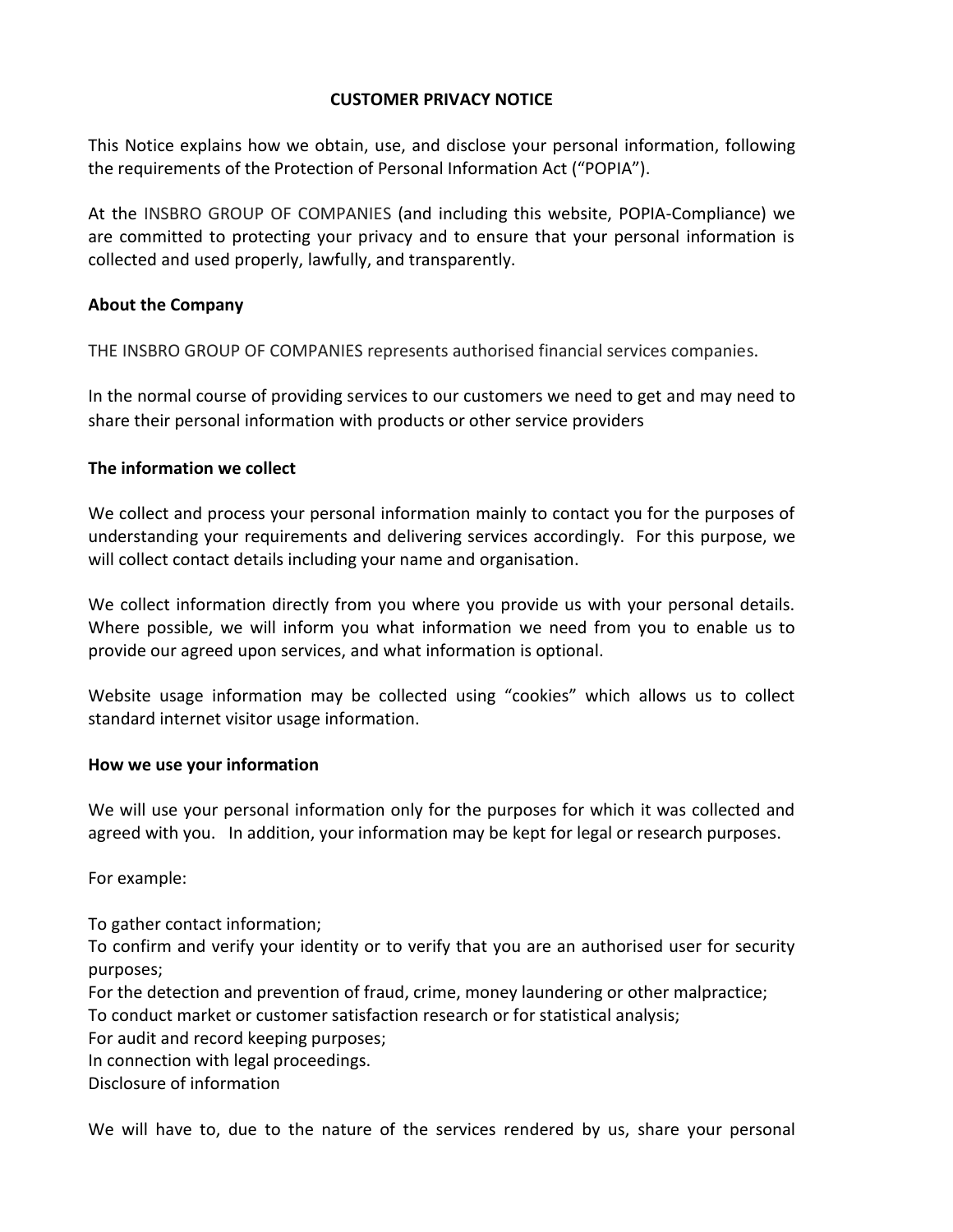information to our service and/or product providers who are involved in the delivery of products or services to you. They are also subject to the same legislation , and we ensure that they comply with the privacy and/or lawful processing requirements in terms of the Protection of Personal Information Act before sharing any of your information with them.

We may also disclose your information: -

- Where we have a duty or a right to disclose in terms of law or industry codes;
- Where we believe it is necessary to protect our rights.
- Information Security

We are legally obliged to provide adequate protection for the personal information we hold and to stop unauthorized access and use of personal information. We will, on an on-going basis, continue to review our security controls and related processes to ensure that your personal information still is secure.

### **Our security policies and procedures cover:**

- Physical security;
- Computer and network security;
- Access to personal information;
- Secure communications;
- Security in contracting out activities or functions;
- Retention and disposal of information;
- Acceptable usage of personal information;
- Governance and regulatory issues;
- Monitoring access and usage of private information;
- Investigating and reacting to security incidents.

When we contract with third parties, we impose appropriate security, privacy, and confidentiality obligations on them to ensure that personal information that we still are responsible for, is kept secure.

We will ensure that anyone to whom we pass your personal information agrees to treat your information with the same level of protection as we are obliged to.

## **Your Rights:**

## **Access to information**

You have the right to request a copy of the personal information we hold about you. To do this, simply contact us at the numbers/addresses as provided on our website and specify what information you need access to. We will need a copy of your ID document to confirm your identity before providing details of your personal information.